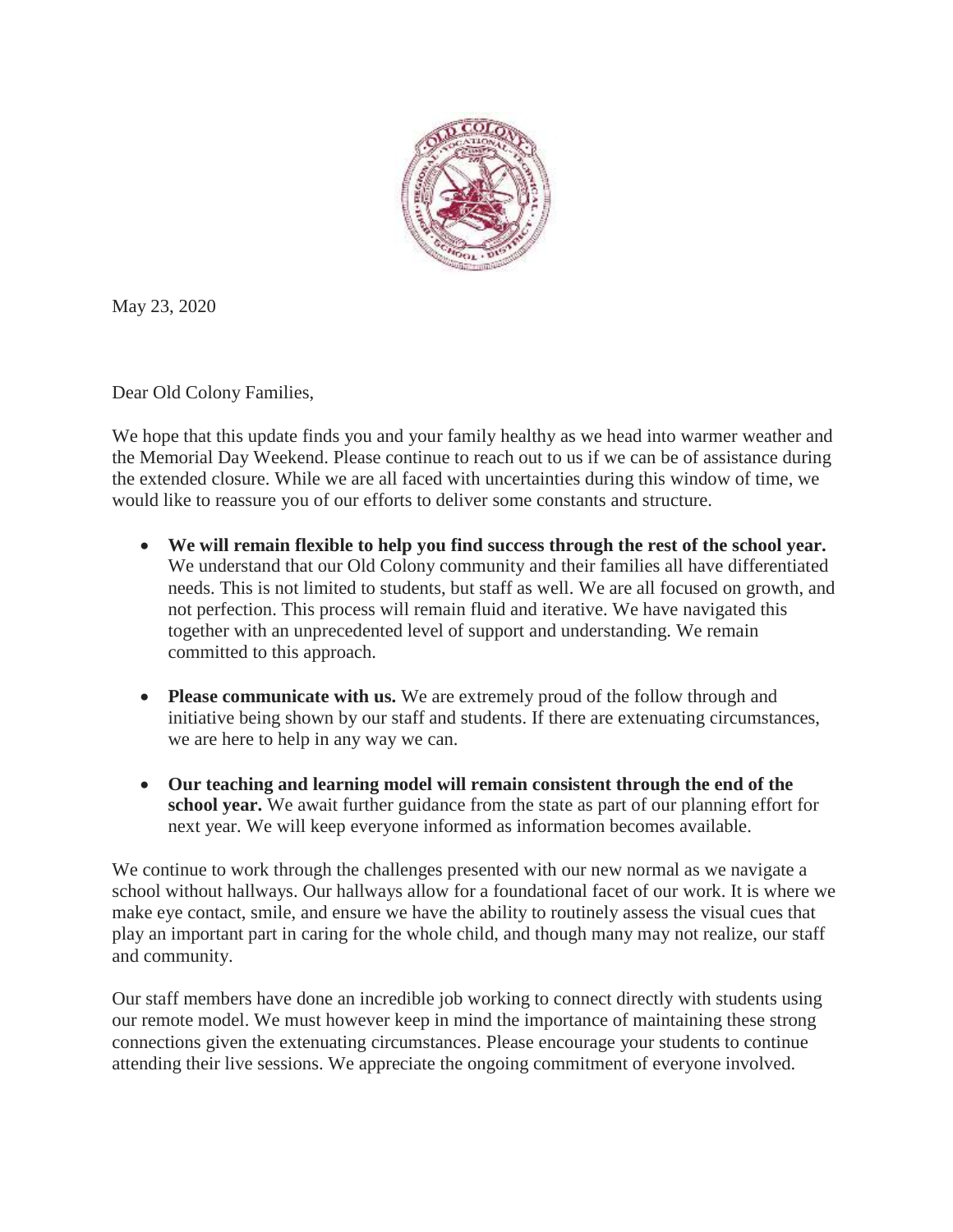# **Advanced Placement (AP) Course Info for NEXT school year (2020-2021)**

Students who have been recommended for AP English Language and Composition, AP Calculus, or AP English Literature and Composition and students who are opting to take those courses without teacher recommendations, must fill out [this AP Expectation Form](https://docs.google.com/forms/d/e/1FAIpQLSfeZtclNO6ELRFWF-1YnfrHx90BZxwridIHD55FXEENAWwe-A/viewform) by **May 27, 2020.** If this form is not complete, students will not be enrolled in AP courses. Please contact Mrs. Tuccinardi, our Academic Coordinator, at [ctuccinardi@oldcolony.info](mailto:ctuccinardi@oldcolony.info) with any questions.

# **Outstanding Cafeteria Balances**

We are required to collect outstanding debt owed to the school meals program. Please deposit funds into your child's account if you have received a bill for outstanding debt. All Seniors will need to pay their debt in full by Senior Sign Out Day on May 28th. If you have any questions please email Crystal Andrade [candrade@oldcolony.us.](mailto:candrade@oldcolony.us)

# **Worth Sharing**

Ryan Scott, 9<sup>th</sup> grade Metal Fabrication student from Carver, recently completed a sand screener using his welding skills at home. In the midst of all that is going on, it is inspiring to see the passion and skill of our students. If we have **students working on the frontlines**, or completing vocational work at home, please send your photos to [apolansky@oldcolony.info.](mailto:apolansky@oldcolony.info) We would love to continue sharing your work as we celebrate your passion, work ethic, and contributions. Thank you for sharing.



### **Personal Belongings**

Over the course of the last few weeks, we have organized opportunities for our students to retrieve personal items. If your student has not yet had the opportunity to pick up their personal items, please email Mr. Parker, at [jmparker@oldcolony.info](mailto:jmparker@oldcolony.info) so that we may coordinate for your student to pick up their belongings.

### **Graduation**

We have been given the official "green light" to conduct a graduation ceremony on Oliveira Field. The Department of Education has released [guidance](https://drive.google.com/file/d/1Y3fU1L3op6eTbzkfaQ4091bp4Z0goF-R/view?usp=sharing) for graduation ceremonies. Graduation ceremonies will be limited to students and their immediate families per the guidance that has come from the state. Additional information will be forthcoming. Please note that our intention is to run an outdoor graduation, rain or shine. We would much rather stand with you in the rain to rejoice, than forego the opportunity to celebrate all that you have accomplished.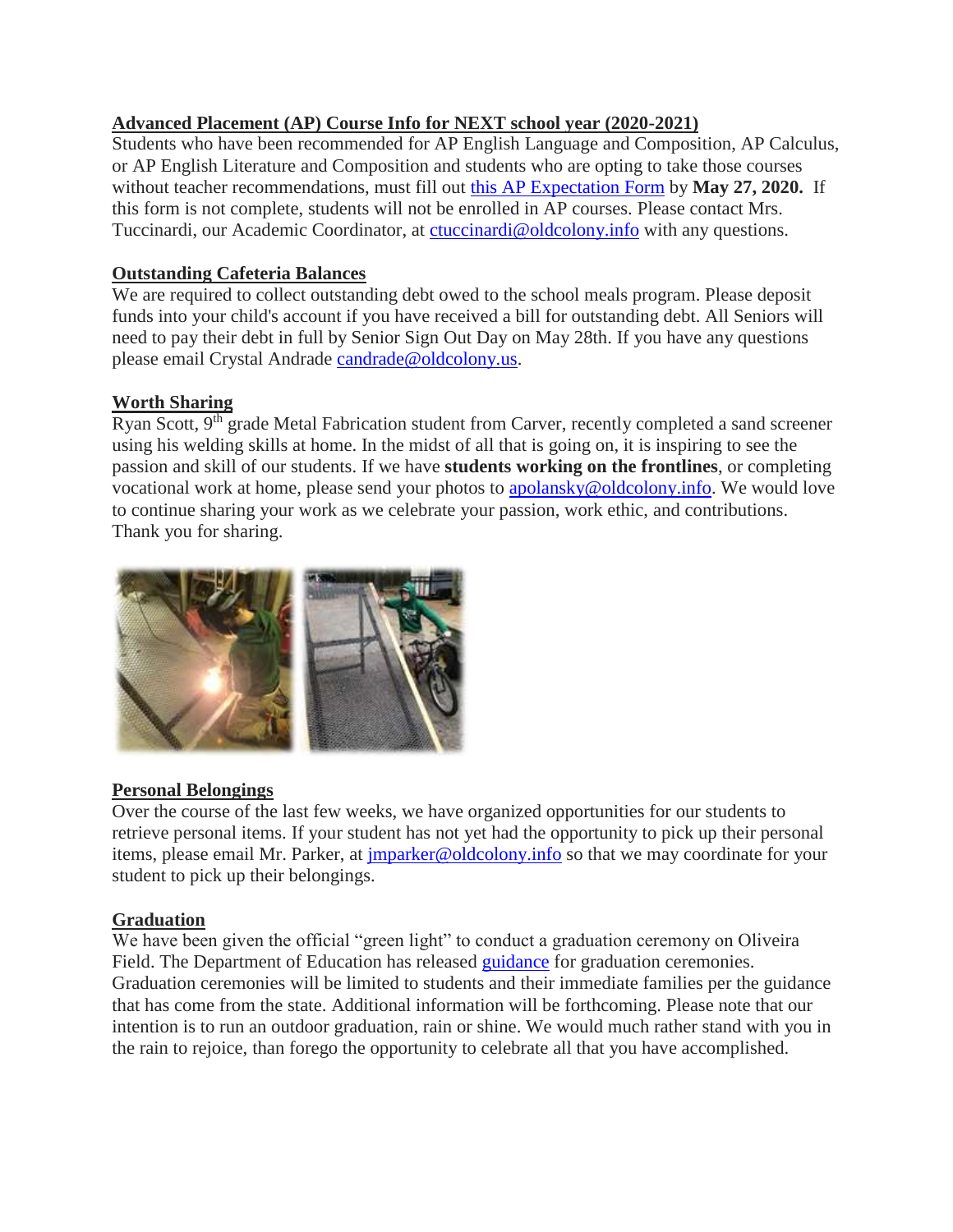### **Senior Week**

We have organized a Senior Week from July 13-19, 2020 to celebrate your accomplishments. Please note that details associated with the Senior Week will be communicated in the near future. The dates and activities that have been organized are identified below:

| Monday, July 13 <sup>th</sup>   | Social Distancing BBQ (Yearbooks will be distributed) |
|---------------------------------|-------------------------------------------------------|
| Tuesday, July 14 <sup>th</sup>  | Virtual Awards Night                                  |
| Thursday, July 16 <sup>th</sup> | Promenade (details to follow)                         |
| Sunday, July 19 <sup>th</sup>   | Graduation (rain or shine)                            |

### **Senior Sign Out**

Your final day as a senior at Old Colony is Thursday, May 28<sup>th</sup>. We would like to celebrate you all with a ceremony for Senior Sign Out at Old Colony. The ceremony will involve a drive up to the main entrance where you will be greeted by your teachers and favorite staff members to commemorate your last official day. We invite parents to come as well. Please accompany your student in the same car. Please bring any books you have, electronic devices signed out to you and payment for any outstanding items. The event will be from 11:00 a.m. -12:30 p.m. and we will have you arrive at a specific time based on your shop. You will be receiving your caps and gowns along with your school records. Report cards will be mailed at a later date.

Please arrive at the school for the following times:

| <b>11:00</b>            | 11:30       | 12:00                    |
|-------------------------|-------------|--------------------------|
| Automotive              | Cosmetology | Graphics                 |
| <b>Business Tech</b>    | Culinary    | <b>Health Careers</b>    |
| CADD                    | Electrical  | Carpentry                |
| <b>Computer Science</b> | Electronics | Machine and Tool         |
|                         |             | <b>Metal Fabrication</b> |

### **Remote Learning Plan Update for May 26-29, 2020**

The week of May 25th begins with the Memorial Day holiday. **There will be no live sessions held on Monday May 25th or Tuesday May 26th .** Teachers will post assignments on Tuesday and will hold regular office hours Wednesday and Thursday. Grade 12 students will be in academics and will have one collaborative assignment from all of their academic teachers for the week. The assignment will be available in their English teacher's Google Classroom on Tuesday morning. **It must be completed using Google Docs, and shared with ALL of their academic**  teachers by Wednesday May 27th at 8pm. Live sessions will resume Monday June 1<sup>st</sup>.

### **Coffee Talk**

Our next Coffee Talk will is scheduled for Wednesday, May  $27<sup>th</sup>$  at 10:00 a.m. This is an open forum with no set agenda. We will be available to answer questions, or simply engage in conversations with our Old Colony community. Parents, students, staff, and community members are welcome to join us. You must pre-register to attend and can do so by visiting the [following pre-registration link.](https://us02web.zoom.us/meeting/register/tZwkdeqqrjopG9GyIZlorcKnXlfsHoqQQ3cu) If you have questions you would like us to address, or innovative ideas you would like us to consider, please email your questions or ideas to [apolansky@oldcolony.info](mailto:apolansky@oldcolony.info) prior to the Coffee Talk.